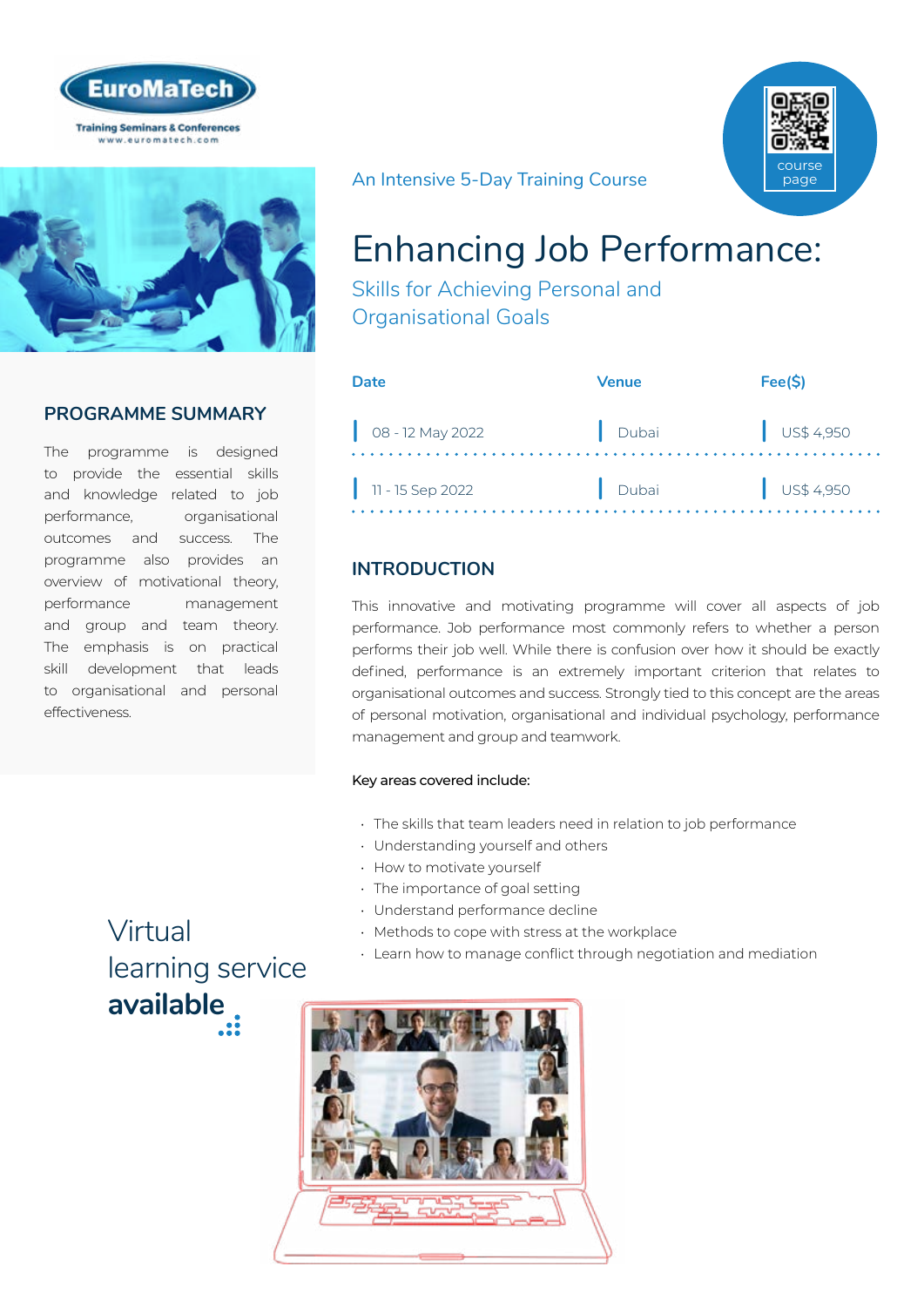## **TRAINING METHODOLOGY**

Dynamic presentations supporting each of the topics together with interactive trainer lead sessions of discussion. There will also be practical sessions where participants have the opportunity to practice and experience related activities. Role-plays, case studies, videos, small group work, exercises and feedback will be used to facilitate learning.

## **WHO SHOULD ATTEND**

- Those seeking to improve their own and others job performance
- Individuals who desire to develop in all aspects of their work and personal life

## **PROGRAMME OBJECTIVES**

- Understand the key aspects of job performance
- Describe the key theories and approaches related to performance
- Understand the psychology of motivation
- Demonstrate a understanding of performance management
- Understand groups and teams
- Identify people's behavioural strengths and weaknesses in the workplace
- Develop mechanism to cope with stress at the workplace
- Develop critical thinking skills
- Manage conflict through negotiation and mediation

## **In-house Training**

EuroMaTech is capable of conducting this training programme exclusively for your delegates. Please e-mail us on inhouse@euromatech.ae for further information and/or to receive a comprehensive proposal.





+971 50 196 6003

**Email Address:** info@euromatech.ae

**Website:** www.euromatech.com

## **QUALITY CERTIFICATIONS & ACCREDITATIONS**

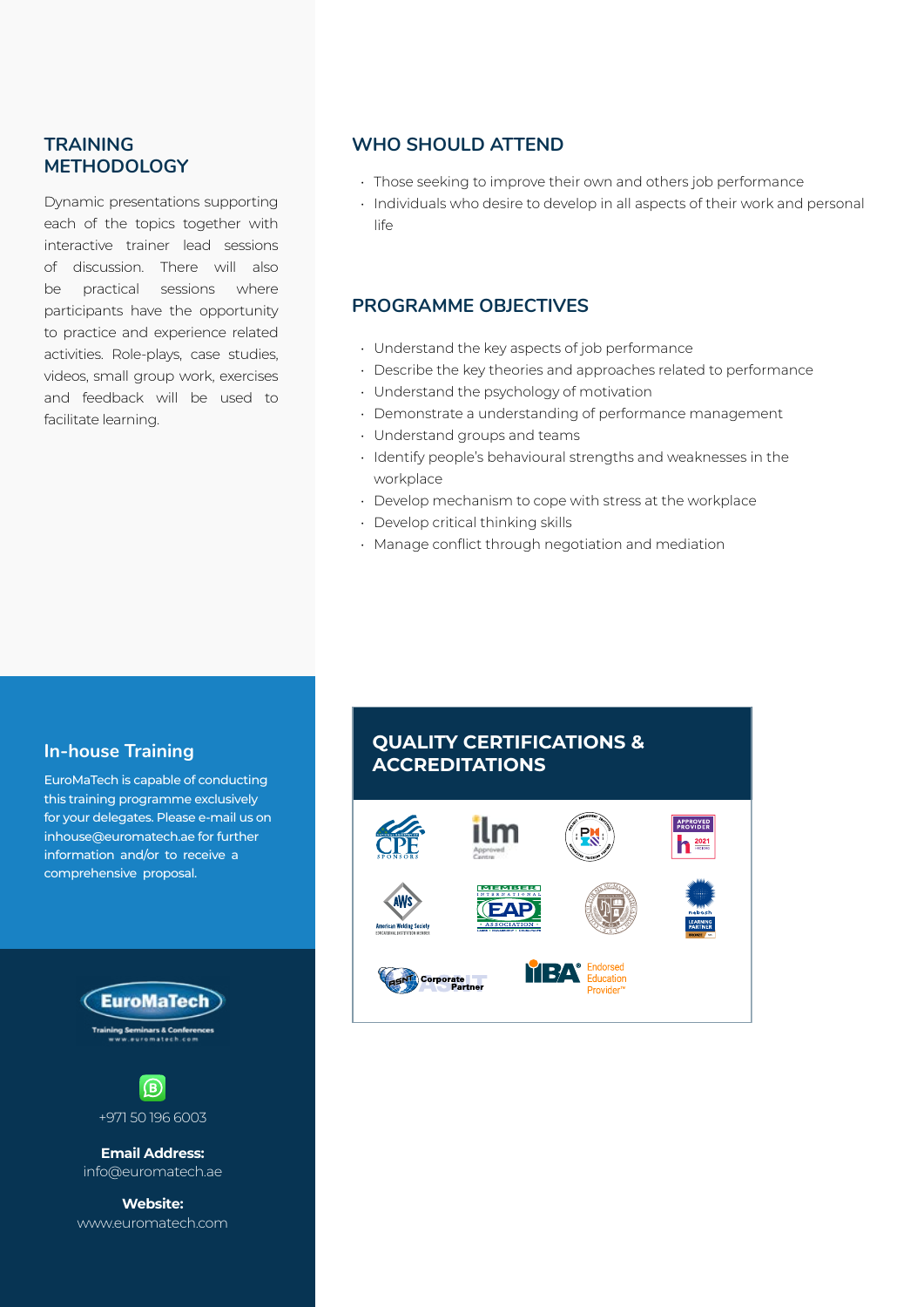# **COURSE OUTLINE**



## **Day 1**

## Job Performance and Individual Psychology

- Introduction to the theory and concepts of job performance
- Job performance defined
- Individual psychology: Personality and Intelligence
- Perception and Attribution
- The key to success

## **Day 2**

## Understanding Attitude and Motivation

- Work Attitudes, Job Satisfaction and Organisational Commitment
- An overview of motivation
- Key motivation theories
- Personal motivation
- The importance of goal setting
- Workplace and Stress: Using a stress diary

## **Day 3** Performance Management

- Performance management overview
- Factors affecting work performance
- Performance improvement planning
- Making performance appraisal work
- Introducing emotional intelligence

## **Day 4**

## Working in Groups and Teams

- Groups: Definition, Functions, Development, Characteristics and Processes
- Teams: Definition and Roles
- Identify people's behavioural strengths and weaknesses in the workplace
- Leadership theories
- What is you leadership style?

## **Day 5**

## Putting it all together

- Developing critical thinking skills
- Managing conflict: Understanding Power, Politics and Conflict
- Negotiation and mediation skills
- Create your personal career plan



Employee Assistance Certification Commission (EACC), an autonomous credentialing body established by EAPA to maintain and administer all aspects of the CEAP® program, has approved this course for 25 professional Development Hours (PDHs).

The use of this logo is not an endorsement by EAPA of the quality of the course. It means that this course has met the EAPA's criteria to the pre-approved<br>for CEAP® certification or recertification PDHs.



This activity has been pre-approved by the Human Resources Certification Institute (HRCI). Participants attending this training session are entitled to receive: **25 General Recertification Credit Hours**

The use of this seal is not an endorsement by the HR Certification Institute of the quality of the program. It means that this program has met the HR<br>Certification Institute's criteria to be pre-approved for recertificatio